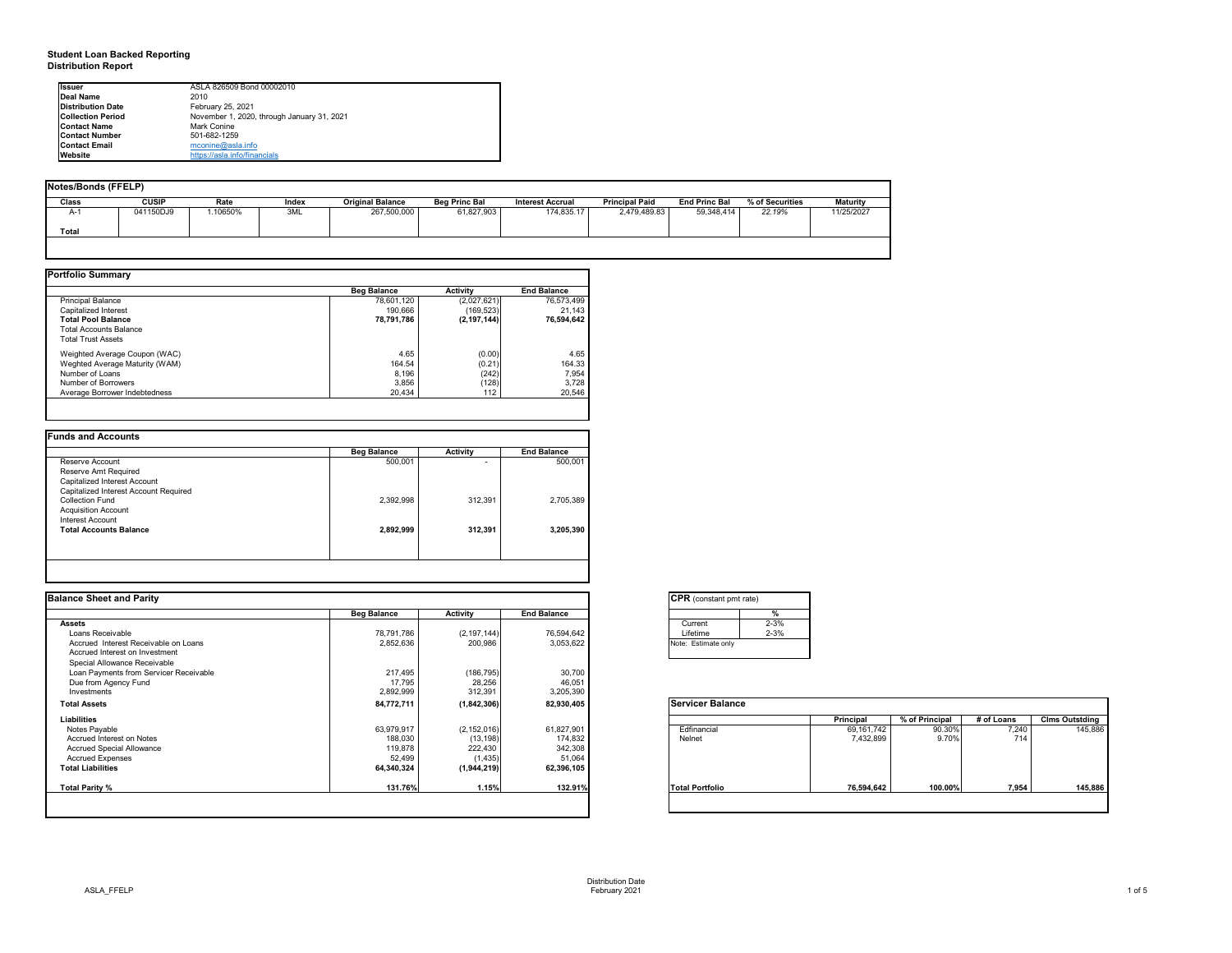## **Student Loan Backed Reporting Distribution Report**

|                           | # of Loans       |               | <b>Principal</b> |               | % of Principal   |               | <b>WAC</b>       |               | <b>WARM</b>      |        |
|---------------------------|------------------|---------------|------------------|---------------|------------------|---------------|------------------|---------------|------------------|--------|
|                           | <b>Beginning</b> | <b>Ending</b> | <b>Beginning</b> | <b>Ending</b> | <b>Beginning</b> | <b>Ending</b> | <b>Beginning</b> | <b>Ending</b> | <b>Beginning</b> | Ending |
| In School                 |                  |               | 4,434            | 4,434         | 0.01%            | 0.01%         | 2.43             | 2.43          | 120.00           | 120.00 |
| Grace                     |                  |               |                  |               |                  |               |                  |               |                  |        |
| Repayment                 |                  |               |                  |               |                  |               |                  |               |                  |        |
| Current                   | 5,945            | 5,957         | 59,038,621       | 58,924,736    | 74.93%           | 76.93%        | 4.58             | 4.57          | 165.70           | 166.35 |
| 31-60 Days Delinquent     | 315              | 263           | 2,631,756        | 2,206,797     | 3.34%            | 2.88%         | 5.29             | 4.64          | 145.23           | 150.35 |
| 61-90 Days Delinquent     | 175              | 186           | 1,327,861        | 1,484,860     | 1.69%            | 1.94%         | 4.75             | 4.64          | 179.30           | 139.81 |
| 91-120 Days Delingent     | 132              | 81            | 1,296,927        | 857,234       | 1.65%            | 1.12%         | 4.71             | 5.76          | 163.37           | 161.53 |
| 121-180 Days Delinquent   | 49               | 218           | 327,576          | 1,552,867     | 0.42%            | 2.03%         | 5.25             | 4.98          | 145.29           | 163.79 |
| 181-270 Days Delinquent   | 84               | 73            | 490,295          | 609,924       | 0.62%            | 0.80%         | 4.08             | 4.59          | 132.65           | 160.04 |
| 271+ Days Delinquent      | 10 <sub>1</sub>  | 36            | 96,678           | 254,953       | 0.12%            | 0.33%         | 5.14             | 4.27          | 141.13           | 117.88 |
| <b>Total Repayment</b>    | 6,710            | 6,814         | 65,209,715       | 65,891,370    | 82.76%           | 86.03%        | 4.61             | 4.60          | 164.77           | 164.91 |
| Forbearance               | 1,030            | 726           | 10,414,425       | 7,735,508     | 13.22%           | 10.10%        | 4.86             | 5.00          | 165.34           | 162.13 |
| Deferment                 | 422              | 384           | 2,844,034        | 2,817,443     | 3.61%            | 3.68%         | 4.74             | 4.84          | 156.52           | 156.67 |
| <b>Claims in Progress</b> | 33               | 29            | 319,177          | 145,886       | 0.41%            | 0.19%         | 4.12             | 4.05          | 166.15           | 168.07 |
| <b>Claims Denied</b>      |                  |               |                  |               |                  |               |                  |               |                  |        |
| <b>Total Portfolio</b>    | 8,196            | 7,954         | 78,791,786       | 76,594,642    | 100.00%          | 100.00%       | 4.65             | 4.65          | 164.54           | 164.33 |

| <b>Delinquency Status</b>           |                  |               |                  |               |                  |         |                  |               |                  |               |
|-------------------------------------|------------------|---------------|------------------|---------------|------------------|---------|------------------|---------------|------------------|---------------|
|                                     | # of Loans       |               | <b>Principal</b> |               | % of Principal   |         | <b>WAC</b>       |               | <b>WARM</b>      |               |
|                                     | <b>Beginning</b> | <b>Ending</b> | <b>Beginning</b> | <b>Ending</b> | <b>Beginning</b> | Ending  | <b>Beginning</b> | <b>Ending</b> | <b>Beginning</b> | <b>Ending</b> |
| Current                             | 5,945            | 5,458         | 59,038,621       | 58,924,736    | 90.54%           | 89.43%  | 4.58             | 4.57          | 165.70           | 166.35        |
| 31-60 Days Delinquent               | 315              | 244           | 2,631,756        | 2,206,797     | 4.04%            | 3.35%   | 5.29             | 4.64          | 145.23           | 150.35        |
| 61-90 Days Delinquent               | 175              | 149           | 1,327,861        | 1,484,860     | 2.04%            | 2.25%   | 4.75             | 4.64          | 179.30           | 139.81        |
| 91-120 Days Delingent               | 132              |               | 1,296,927        | 857,234       | 1.99%            | 1.30%   | 4.71             | 5.76          | 163.37           | 161.53        |
| 121-180 Days Delinquent             |                  | 164           | 327,576          | 1,552,867     | 0.50%            | 2.36%   | 5.25             | 4.98          | 145.29           | 163.79        |
| 181-270 Days Delinquent             |                  |               | 490,295          | 609,924       | 0.75%            | 0.93%   | 4.08             | 4.59          | 132.65           | 160.04        |
| 271+ Days Delinquent                |                  |               | 96,678           | 254,953       | 0.15%            | 0.39%   | 5.14             | 4.27          | 141.13           | 117.88        |
| <b>Total Portfolio in Repayment</b> | 6,710            | 6,204         | 65,209,715       | 65,891,370    | 100.00%          | 100.00% | 4.61             | 4.60          | 164.77           | 164.91        |
|                                     |                  |               |                  |               |                  |         |                  |               |                  |               |

| Portfolio by Loan Type                |                  |               |                  |               |                  |         |                  |        |                  |               |
|---------------------------------------|------------------|---------------|------------------|---------------|------------------|---------|------------------|--------|------------------|---------------|
|                                       | # of Loans       |               | <b>Principal</b> |               | % of Principal   |         | <b>WAC</b>       |        | <b>WARM</b>      |               |
|                                       | <b>Beginning</b> | <b>Ending</b> | <b>Beginning</b> | <b>Ending</b> | <b>Beginning</b> | Ending  | <b>Beginning</b> | Ending | <b>Beginning</b> | <b>Ending</b> |
| <b>Subsidized Consolidation Loans</b> | 2,233            | 2,161         | 30,502,980       | 29,705,926    | 38.71%           | 38.78%  | 4.92             | 4.93   | 157.43           | 157.68        |
| Unsubsidized Consolidation Loans      | 2,191            | 2,121         | 38,317,149       | 37,170,521    | 48.63%           | 48.53%  | 4.77             | 4.77   | 178.31           | 177.83        |
| <b>Subsidized Stafford Loans</b>      | 1,936            | 1,884         | 5,352,153        | 5,225,764     | 6.79%            | 6.82%   | 3.19             | 3.19   | 127.46           | 127.38        |
| Unsubsidized Stafford Loans           | 1,072            | .048          | 4,427,068        | 4,300,280     | 5.62%            | 5.61%   | 3.38             | 3.32   | 142.74           | 142.13        |
| PLUS/GradPLUS Loans                   | 24               |               | 175,329          | 176,585       | 0.22%            | 0.23%   | 6.73             | 6.73   | 76.58            | 75.90         |
| SLS Loans                             |                  |               | 17,108           | 15,567        | 0.02%            | 0.02%   | 3.27             | 3.27   | 158.95           | 158.90        |
| <b>Total Portfolio</b>                | 7,458            | 7,240         | 78,791,786       | 76,594,642    | 100.00%          | 100.00% | 4.65             | 4.65   | 164.54           | 164.33        |
|                                       |                  |               |                  |               |                  |         |                  |        |                  |               |

|                                            |                  | # of Loans    |                  | % of Principal<br><b>Principal</b> |                  |               | <b>WAC</b>       |               | <b>WARM</b>      |               |
|--------------------------------------------|------------------|---------------|------------------|------------------------------------|------------------|---------------|------------------|---------------|------------------|---------------|
|                                            | <b>Beginning</b> | <b>Ending</b> | <b>Beginning</b> | <b>Ending</b>                      | <b>Beginning</b> | <b>Ending</b> | <b>Beginning</b> | <b>Ending</b> | <b>Beginning</b> | <b>Ending</b> |
| Graduate / 4-Year Loans                    | 6,564            | 6,362         | 73,108,833       | 70,950,247                         | 92.79%           | 92.63%        | 4.60             | 4.60          | 165.45           | 165.08        |
| 2-Year Loans                               | 765              | 752           | 4,465,481        | 4,399,970                          | 5.67%            | 5.74%         | 5.21             | 5.21          | 146.66           | 147.61        |
| Proprietary / Technical / Vocational Loans | 106              | 103           | 640,745          | 659,128                            | 0.81%            | 0.86%         | 5.33             | 5.49          | 174.12           | 184.34        |
| Unknown (Consolidation) Loans              |                  | 23            | 576,727          | 585,297                            | 0.73%            | 0.76%         | 5.20             | 5.22          | 177.69           | 177.28        |
| <b>Other Loans</b>                         |                  |               |                  |                                    |                  |               |                  |               |                  |               |
| <b>Total Portfolio</b>                     | 7,458            | 7,240         | 78,791,786       | 76,594,642                         | 100.00%          | 100.00%       | 4.65             | 4.65          | 164.54           | 164.33        |

|                        | # of Loans       |               | <b>Principal</b> |               | % of Principal   |               |  |
|------------------------|------------------|---------------|------------------|---------------|------------------|---------------|--|
|                        | <b>Beginning</b> | <b>Ending</b> | <b>Beginning</b> | <b>Ending</b> | <b>Beginning</b> | <b>Ending</b> |  |
| <b>Fixed Loans</b>     | 4,884            | 4,730         | 70,724,691       | 68,663,539    | 89.76%           | 89.65%        |  |
| Variable Loans         | 2,574            | 2,510         | 8,067,094        | 7,931,104     | 10.24%           | 10.35%        |  |
| T-Bill Loans           | 2,572            | 2,508         | 8,049,987        | 7,900,671     | 10.22%           | 10.31%        |  |
| <b>CMT Loans</b>       |                  |               | 17,108           | 30,433        | 0.02%            | 0.04%         |  |
| <b>Total Portfolio</b> | 7,458            | 9,750         | 78,791,786       | 76,594,642    | 100.00%          | 100.00%       |  |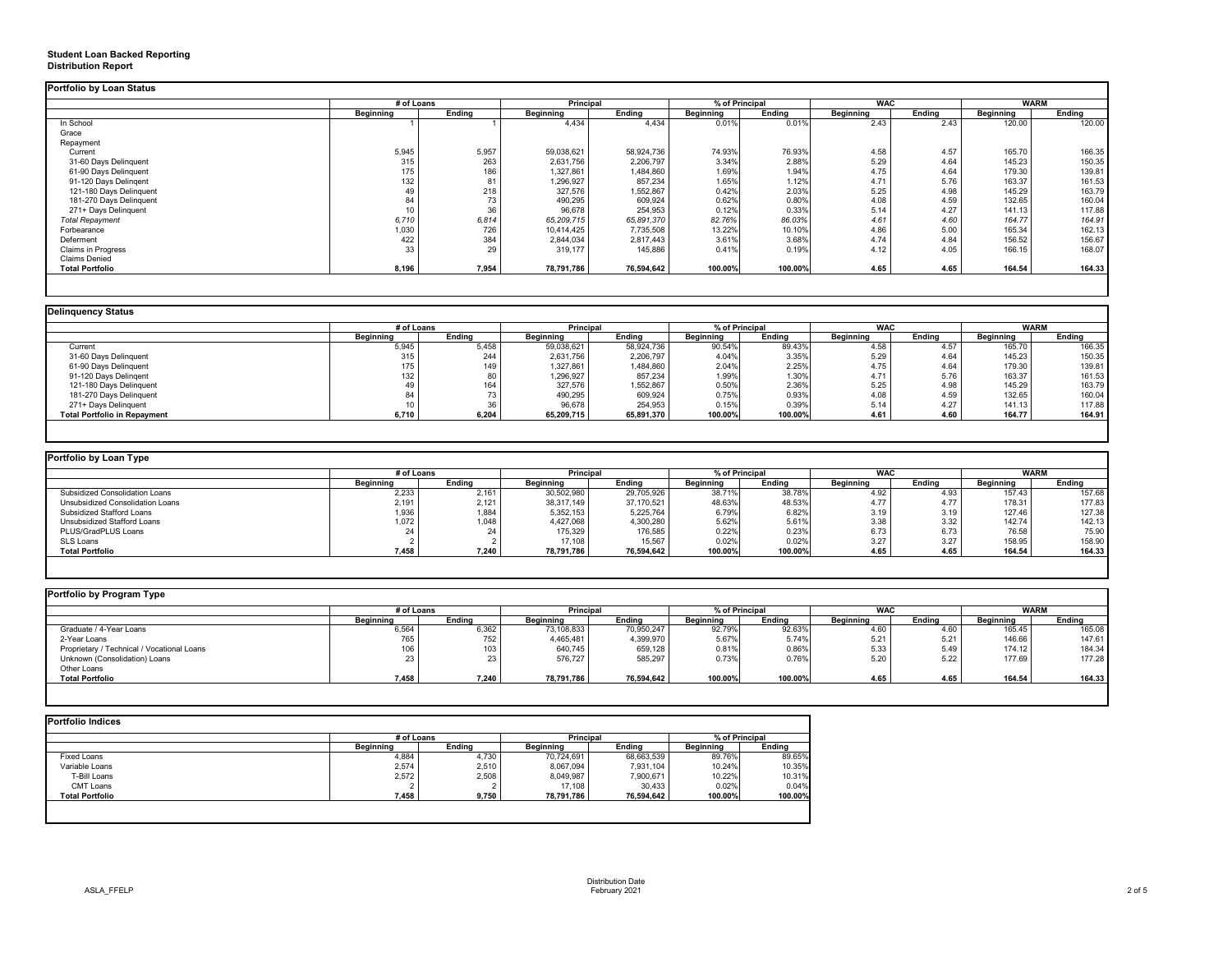**Distribution Date** February 25, 2021<br>**Collection Period Collection Period Research Prior Collection Period** November 1, 2020, through January 31, 2021

## **Collection Activity**

| <b>Collection Account</b>                                                                    | as of 1/31/2021 |
|----------------------------------------------------------------------------------------------|-----------------|
| Beginning Balance - November 1, 2020                                                         | 2,392,548       |
| <b>Collection Amount Received</b>                                                            | 3,008,168       |
| <b>Recoveries</b>                                                                            |                 |
| Reserve Account                                                                              |                 |
| <b>Excess of Required Reserve Account</b>                                                    |                 |
| Interest on Investment Earnings                                                              | 200.27          |
| Capitalized Interest Account (after a stepdown or release date)                              |                 |
| <b>Acquisition Account</b>                                                                   |                 |
| <b>Payments from Guarantor</b>                                                               |                 |
| Special Allowance payments to Department of Education                                        |                 |
| <b>Consolidate Rebate Fees</b>                                                               | (192, 699)      |
| <b>Transfer Capitalized Interest Fund</b>                                                    |                 |
| Principal payments, interest payments, administration fees, servicing fees, and trustee fees | (2,502,828)     |
| Transfer to Department Rebate Fund                                                           |                 |
| <b>Other Amounts Received in Collection</b>                                                  |                 |
| <b>Total Available Funds</b>                                                                 | 2,705,389       |

| <b>Fees Due for Current Period</b>                                | as of 1/31/2021 |
|-------------------------------------------------------------------|-----------------|
| Indenture Trustee Fees                                            |                 |
| <b>Servicing Fees</b>                                             | 44,681          |
| <b>Administration Fees</b>                                        | 6,383           |
| Late Fees                                                         |                 |
| <b>Other Fees</b>                                                 |                 |
| <b>Total Fees</b>                                                 | 51,064          |
|                                                                   |                 |
| <b>Cumulative Default Rate</b>                                    | as of 1/31/2021 |
| <b>Current Period's Defaults</b>                                  | 423,327.85      |
| <b>Cumulative Defaults</b>                                        | 60,289,846.82   |
| Loans for which claims have been filed as of applicable month end | 763,644.74      |
| <b>Cumulative Default Rate</b>                                    | 24.49%          |
| Cumulative Recoveries (including reimbursements and collections)  |                 |

Payments from Guarantor Controller Controller Controller Controller Controller Controller Controller Controller<br>Borrower Recoveries h/a Borrower Recoveries n/a **Recovery Rate 98.60%** Cumulative Net Loss 845,947.01<br> **Cumulative Net Loss 845,947.01**<br>
845,947.01 **Cumulative Net Loss**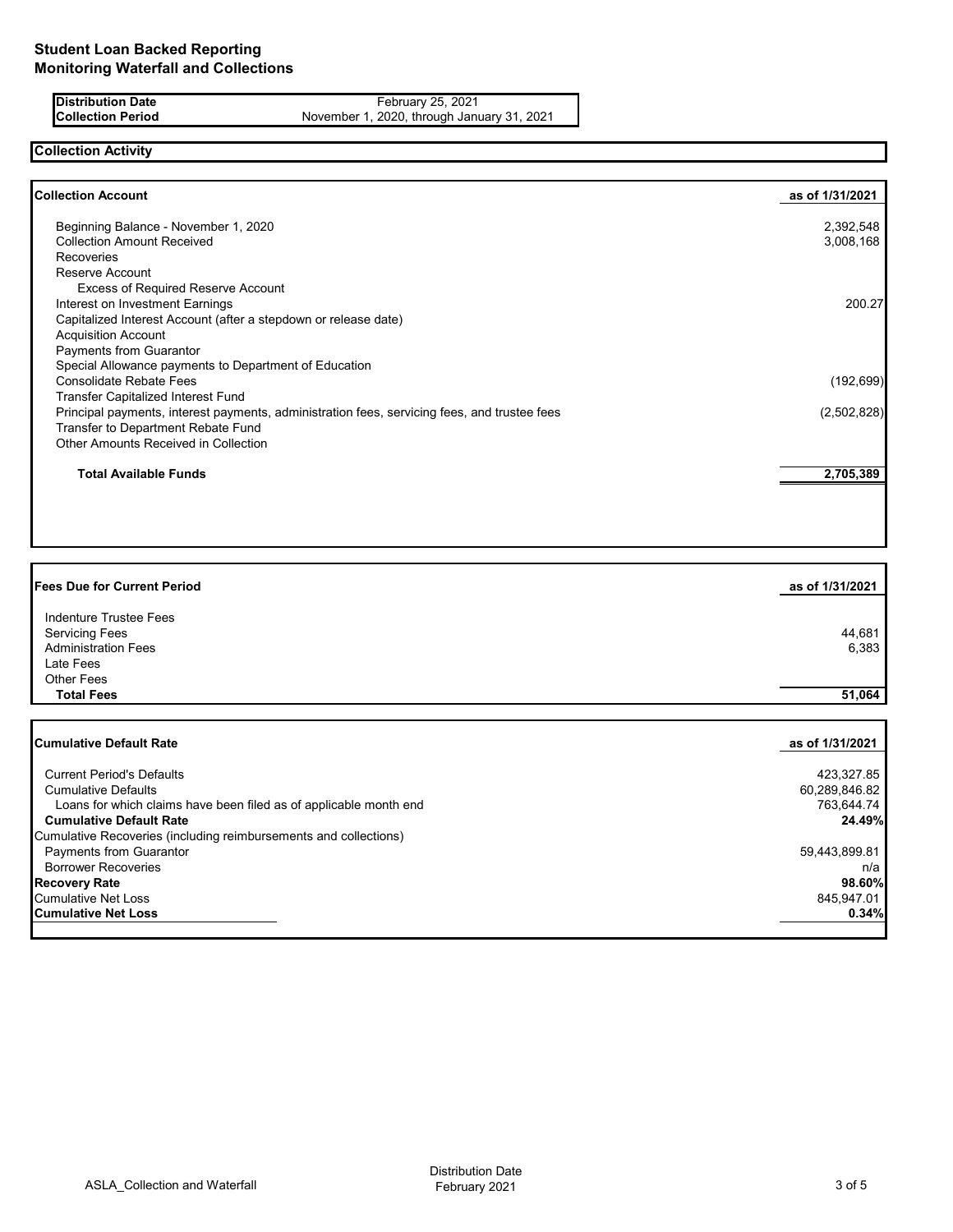# **Waterfall Activity**

| <b>Waterfall for Distribution</b>                                                         | <b>Amount Due</b> | <b>Amount Remaining</b> |
|-------------------------------------------------------------------------------------------|-------------------|-------------------------|
| <b>Total Available Funds</b>                                                              |                   | 2,705,389               |
| First: Payment required under any Joint Sharing Agreement                                 |                   |                         |
| <b>Second: Trustee Fees</b>                                                               |                   |                         |
| Third: Servicing Fees and Backup Servicing Fees                                           | 44,681            | 2,660,708               |
| <b>Fourth: Administration Fees</b>                                                        | 6,383             | 2,654,325               |
| <b>Fifth: Noteholder Interest</b>                                                         | 174,835.17        | 2,479,490               |
| Sixth: Reinstate the balance of the Reserve Fund up to the Specified Reserve Fund Balance |                   |                         |
| Seventh: Noteholder Principal, until paid in full                                         | 2,479,489.83      | (0)                     |
|                                                                                           |                   |                         |
|                                                                                           |                   |                         |

| <b>Principal and Interest Distributions</b>    | Class A-1    |
|------------------------------------------------|--------------|
|                                                |              |
| <b>Quarterly Interest Due</b>                  | 174,835.17   |
| <b>Quarterly Interest Paid</b>                 | 174,835.17   |
| Interest Shortfall                             |              |
| Interest Carryover Due                         |              |
| Interest Carryover Paid                        |              |
| Interest Carryover                             |              |
| <b>Quarterly Principal Distribution Amount</b> | 2,479,489.83 |
| <b>Quarterly Principal Paid</b>                | 2,479,489.83 |
| Shortfall                                      |              |
| <b>Total Distribution Amount</b>               | 2,654,325.00 |
|                                                |              |

 $\overline{\phantom{a}}$